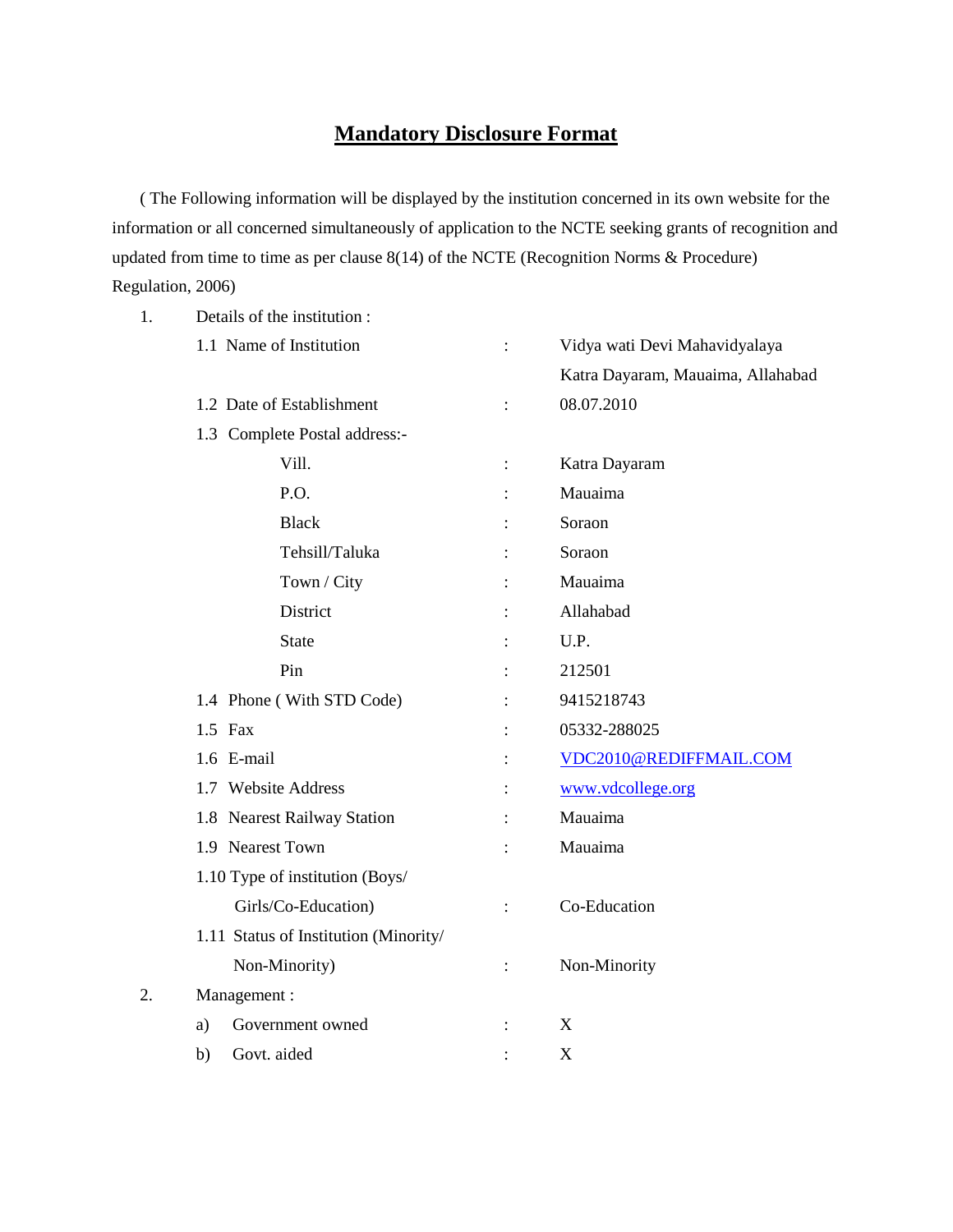|    | c)                                   |     | Self - Financed                 | :                    | Self - Financed            |    |
|----|--------------------------------------|-----|---------------------------------|----------------------|----------------------------|----|
|    | d)                                   |     | <b>University Department</b>    |                      | <b>SCERT Lucknow</b>       |    |
| 3. | Details of the course applied<br>For |     |                                 |                      |                            |    |
|    |                                      | 3.1 | Level of the course             | $\ddot{\cdot}$       | <b>Secondary Education</b> |    |
|    |                                      | 3.2 | Name of the Teacher             |                      |                            |    |
|    |                                      |     | <b>Education</b> course         | $\ddot{\cdot}$       | D.El.Ed.                   |    |
|    |                                      | 3.3 | Duration of the course          |                      |                            |    |
|    |                                      |     | Whether to be conducted         |                      |                            |    |
|    |                                      |     | In face to face or distance     |                      |                            |    |
|    |                                      |     | Mode                            | $\ddot{\cdot}$       | face to face               |    |
|    |                                      | 3.4 | Proposed Intake                 | $\ddot{\phantom{a}}$ | One Unit (50)              |    |
|    |                                      | 3.5 | Academic Session from           |                      |                            |    |
|    |                                      |     | which the course will           |                      |                            |    |
|    |                                      |     | be conducted                    | $\ddot{\phantom{a}}$ | 2012-13                    |    |
|    |                                      | 3.6 | Details of the Affiliating      |                      |                            |    |
|    |                                      |     | Body name                       | $\ddot{\cdot}$       | <b>SCERT Lucknow</b>       |    |
|    |                                      |     | Address/Tel./Fax No.            |                      | Lucknow                    |    |
| 4. | Land:                                |     |                                 |                      |                            |    |
|    |                                      | 4.1 | Land Area in Sq. Mt.            |                      | 10360.00 Sq. Mt.           |    |
|    |                                      | 4.2 | whether the title of the        |                      |                            |    |
|    |                                      |     | Land is on Ownership            |                      |                            |    |
|    |                                      |     | <b>Basis</b>                    | $\vdots$             | <b>Ownership Basis</b>     |    |
|    |                                      | 4.3 | Title of the land is on         |                      |                            |    |
|    |                                      |     | lease as per law                |                      | By Registered deed         |    |
|    |                                      | 4.4 | Duration of the lease           |                      | N.A.                       |    |
|    |                                      | 4.5 | Land Use Certificate            |                      |                            |    |
|    |                                      |     | <b>Obtained for Educational</b> |                      |                            |    |
|    |                                      |     | Institution                     | $\ddot{\phantom{a}}$ | <b>Yes Attached</b>        |    |
| 5. | Building:                            |     |                                 |                      | Yes                        | No |
|    |                                      | 5.1 | Construction of the             |                      |                            |    |
|    |                                      |     | Building is complete            |                      | $\sqrt{}$                  |    |
|    |                                      | 5.2 | Building is yet to be           |                      |                            | V  |
|    |                                      |     | Constructed                     |                      |                            |    |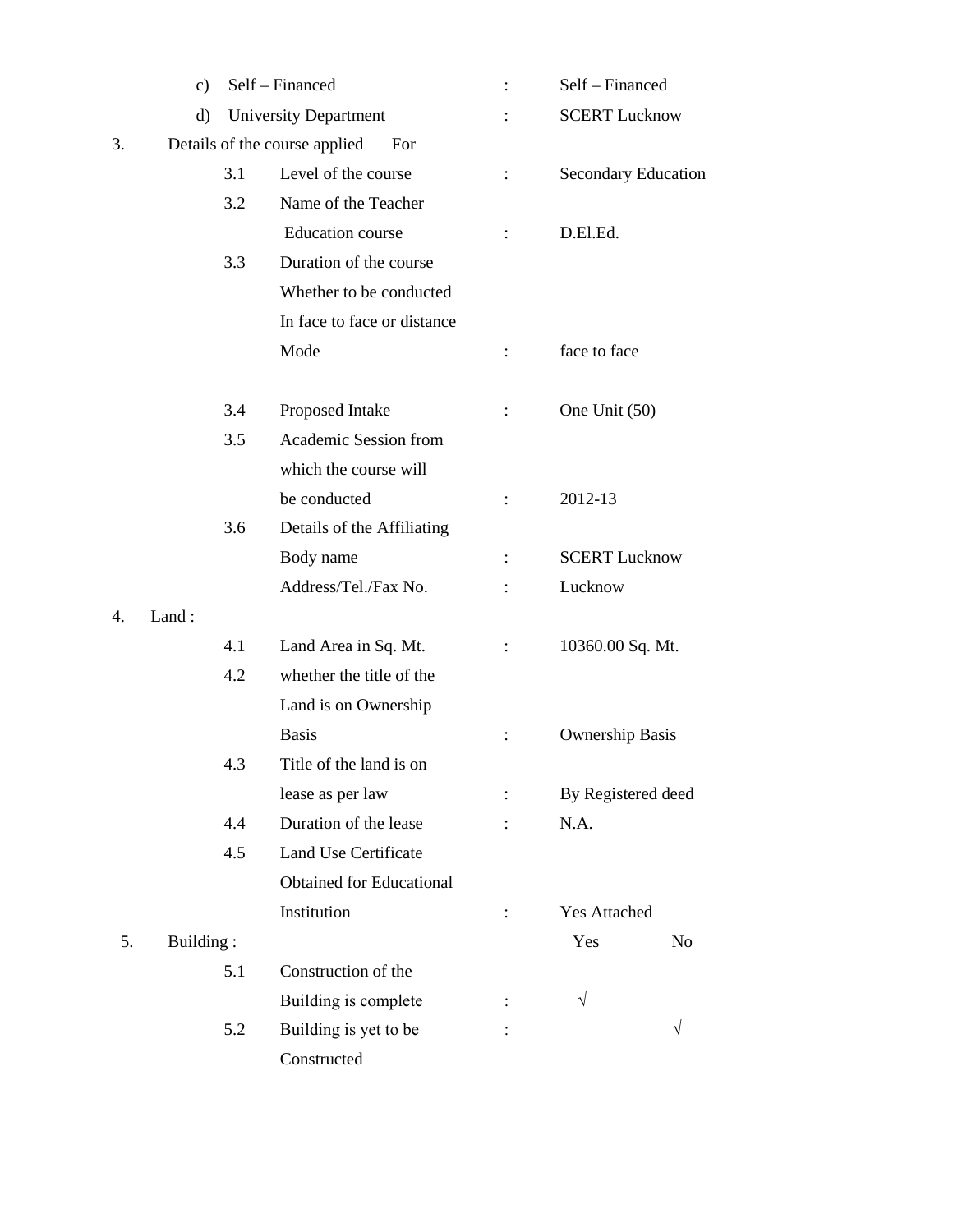|    | 5.3      | Building is fire safety          |                      | V                        |
|----|----------|----------------------------------|----------------------|--------------------------|
|    |          | Proof                            | $\vdots$             |                          |
|    | 5.4      | Building is disabled             |                      | V                        |
|    |          | Friendly                         | $\vdots$             |                          |
|    | 5.5      | Common room for boys/            |                      | V                        |
|    |          | Girls available                  | $\vdots$             |                          |
|    | 5.6      | Date of completion               |                      |                          |
|    |          | Of the building                  | $\vdots$             | 30.08.2010               |
|    | 5.7      | Covered Area in Sq.Mt.           |                      | 1648.00 Sq.Mt.           |
|    | 5.8      | No. of classroom                 | $\ddot{\cdot}$       | 02                       |
|    | 5.9      | other facilities                 |                      | Yes, Available           |
| 6. | Library: |                                  |                      | Yes<br>N <sub>o</sub>    |
|    | 6.1      | The library has separate         | $\ddot{\phantom{a}}$ | $\sqrt{}$                |
|    |          | Reference section /              |                      |                          |
|    |          | Journals section and             |                      |                          |
|    |          | Reading room.                    |                      |                          |
|    | 6.2      | No. of the books in the          |                      |                          |
|    |          | Library.                         | $\ddot{\cdot}$       | 1129 (Title-462)         |
|    | 6.3      | Total No. of Educational         |                      |                          |
|    |          | Journal / periodicals            |                      |                          |
|    |          | Being subscribed                 | $\vdots$             | 10                       |
|    | 6.4      | Number of encyclopedia           |                      |                          |
|    |          | In the library                   | $\vdots$             | 05                       |
|    | 6.5      | Number of books                  |                      |                          |
|    |          | Available in the reference       |                      |                          |
|    |          | Section of the library           | $\ddot{\cdot}$       | 170                      |
|    | 6.6      | Seating capacity of the          |                      |                          |
|    |          | Reading room of the              |                      |                          |
|    |          | Library.                         | $\ddot{\phantom{a}}$ | 50                       |
| 7. |          | <b>Instructional Facilities:</b> |                      |                          |
|    | 7.1      | Details of laboratories          |                      |                          |
|    |          | Available                        | $\ddot{\cdot}$       | <b>Annexure Attached</b> |
|    |          | (pls. attach annexure)           |                      |                          |
|    |          |                                  |                      |                          |